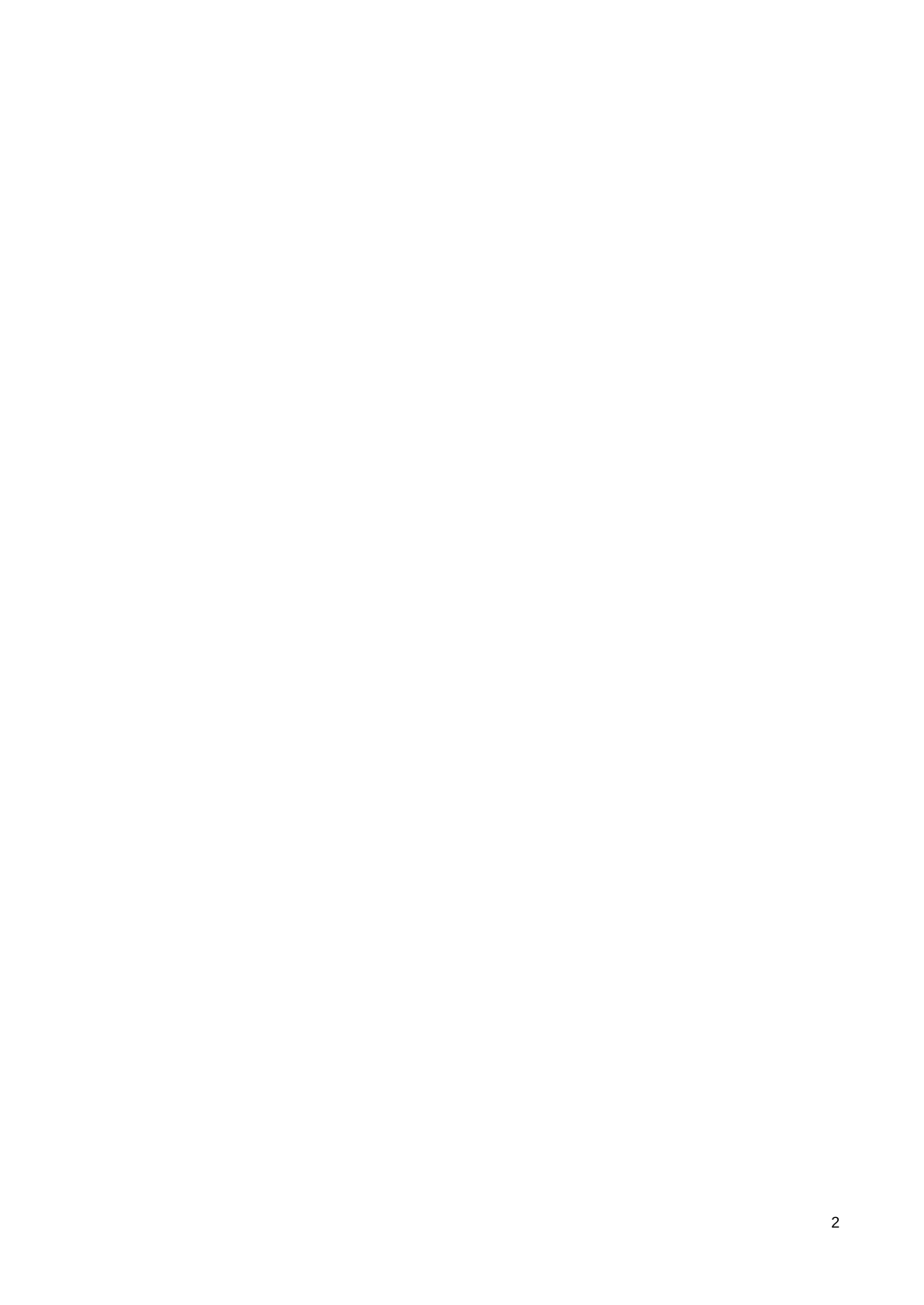This page is intentially blank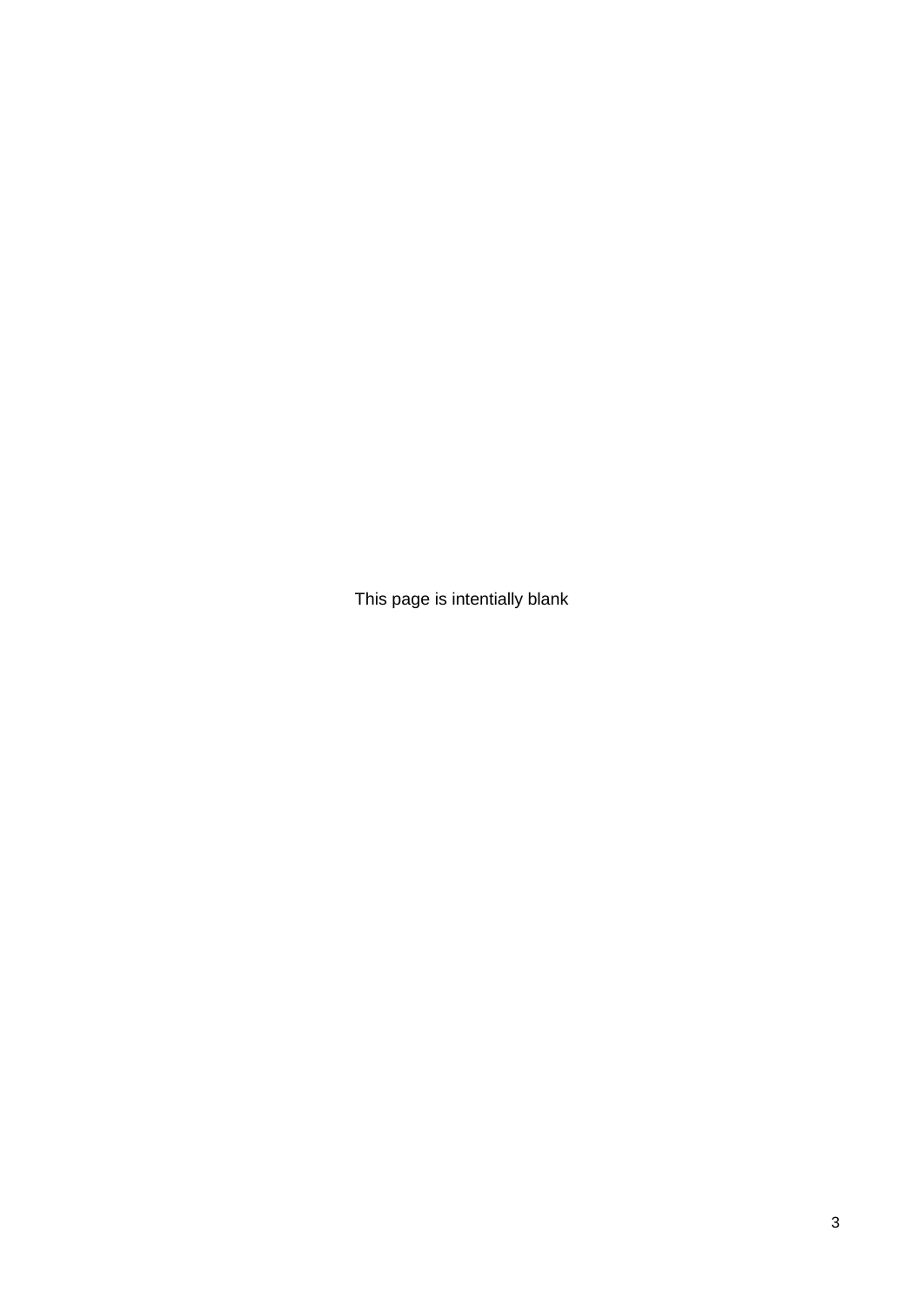# **Code of Conduct**

# **Contents**

| 1.0  |                                                                                            |
|------|--------------------------------------------------------------------------------------------|
| 2.0  |                                                                                            |
| 3.0  |                                                                                            |
| 4.0  |                                                                                            |
| 5.0  |                                                                                            |
| 6.0  |                                                                                            |
| 7.0  |                                                                                            |
| 8.0  |                                                                                            |
| 9.0  | Selection and recruitment (including equal opportunities) and other employment matters  16 |
| 10.0 |                                                                                            |
| 11.0 |                                                                                            |
|      |                                                                                            |
|      |                                                                                            |
|      |                                                                                            |
| 15.0 |                                                                                            |
| 16.0 | Malpractice/ fraud/ corruption/ whistleblowing (Public Interest Disclosure Act)21          |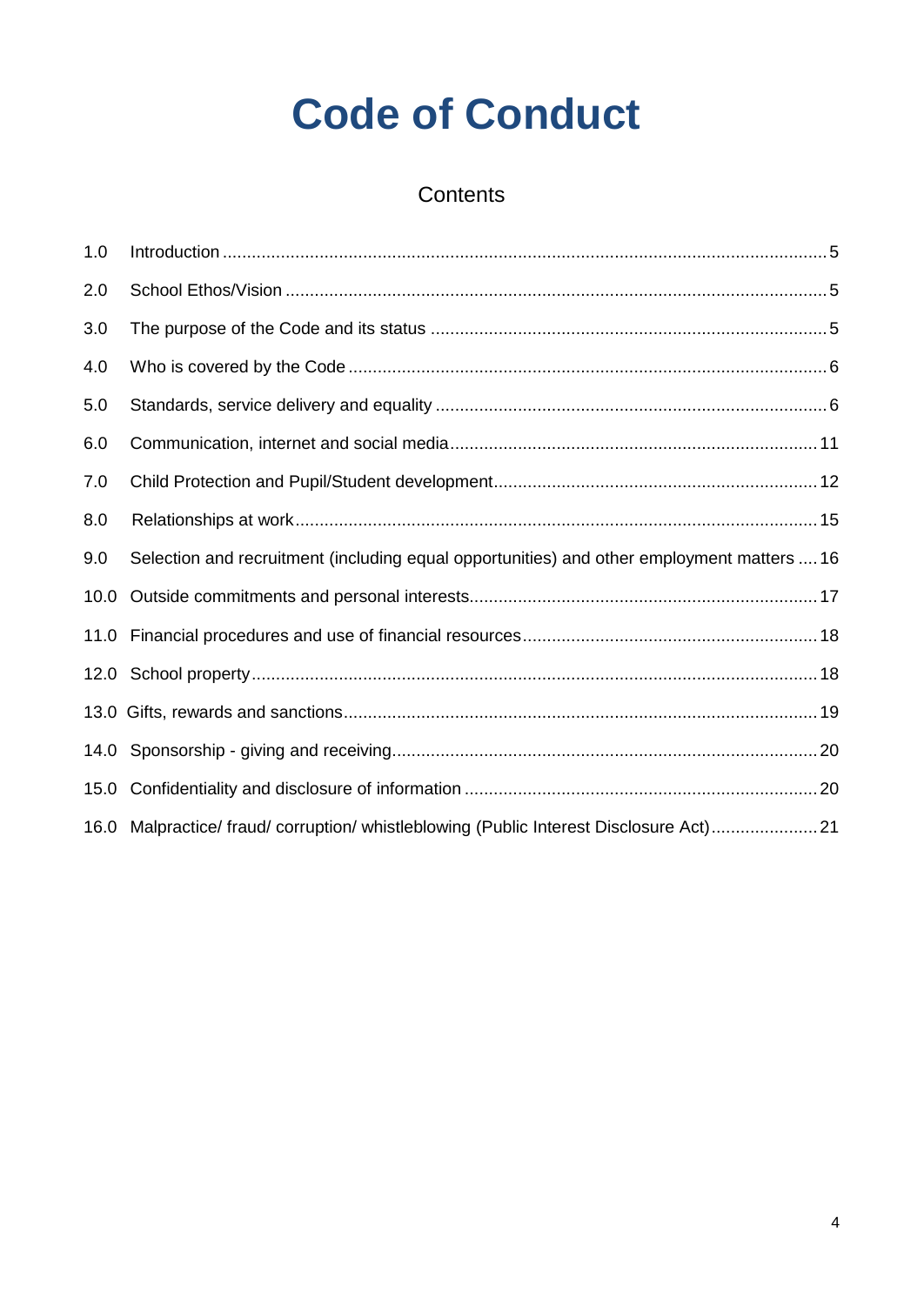# <span id="page-4-0"></span>**1.0 Introduction**

- 1.1 In performing their duties, Robert Blair School employees must act with integrity, honesty, impartiality and objectivity.The public is entitled to expect the highest standards of conduct from all school employees.
- 1.2 This Code is to be given to existing employees and new employees when they commence employment. If employees have any doubts or queries about what is acceptable conduct, or about anything else in this Code, they should raise these with their direct line manager, the School Business Manager or the Headteacher.

# <span id="page-4-1"></span>**2.0 School Ethos/Vision**

Through an inclusive learning community

- Expectations are high
- Individuals are nurtured
- Creativity is valued

# <span id="page-4-2"></span>**3.0 The purpose of the Code and its status**

- 3.1 The Code sets out the core values for acceptable standards of behaviour by employees and the consequences of any failure to meet the standards. It aims to ensure:
	- employees are clear about the school's standards and expectations of them
	- employees deal appropriately with difficult and/or potenitally compromising situations
	- employees recognise their individual, collective and corporate responsibility to promote and encourage high standards of conduct
	- that the pupils and school community receive the best service
	- that the school community is treated respectfully at all times
	- improved management of the school and its services
- 3.2 This Code cannot cover all of the school's expectations of its employees. The school could not possibly function without its employees' loyalty, honesty, competence, integrity, professionalism and simple common sense - all these are implicit in the Code.
- 3.3 Headteachers have a particular responsibility to make sure that employees are aware of the Code and its requirements, including its implications for their duties and that working arrangements, practices and policies support and are compatible with the Code.
- 3.4 The Code forms part of employees' contracts of employment and any breaches of the Code may result in action being taken under the relevant schools' procedures; for example misconduct, criminal convictions, and competence.
- 3.5 In addition to this policy, all staff employed under Teachers' Terms and Conditions of Employment have a statutory obligation to adhere to the 'Teachers' Standards' and, in relation to this policy, Part 2 of the Teachers' Standards - Personal and Professional Conduct.
- 3.6 Employees are expected to comply with the Code in all aspects of their work and in their lives outside work insofar as they may compromise their employment by the school.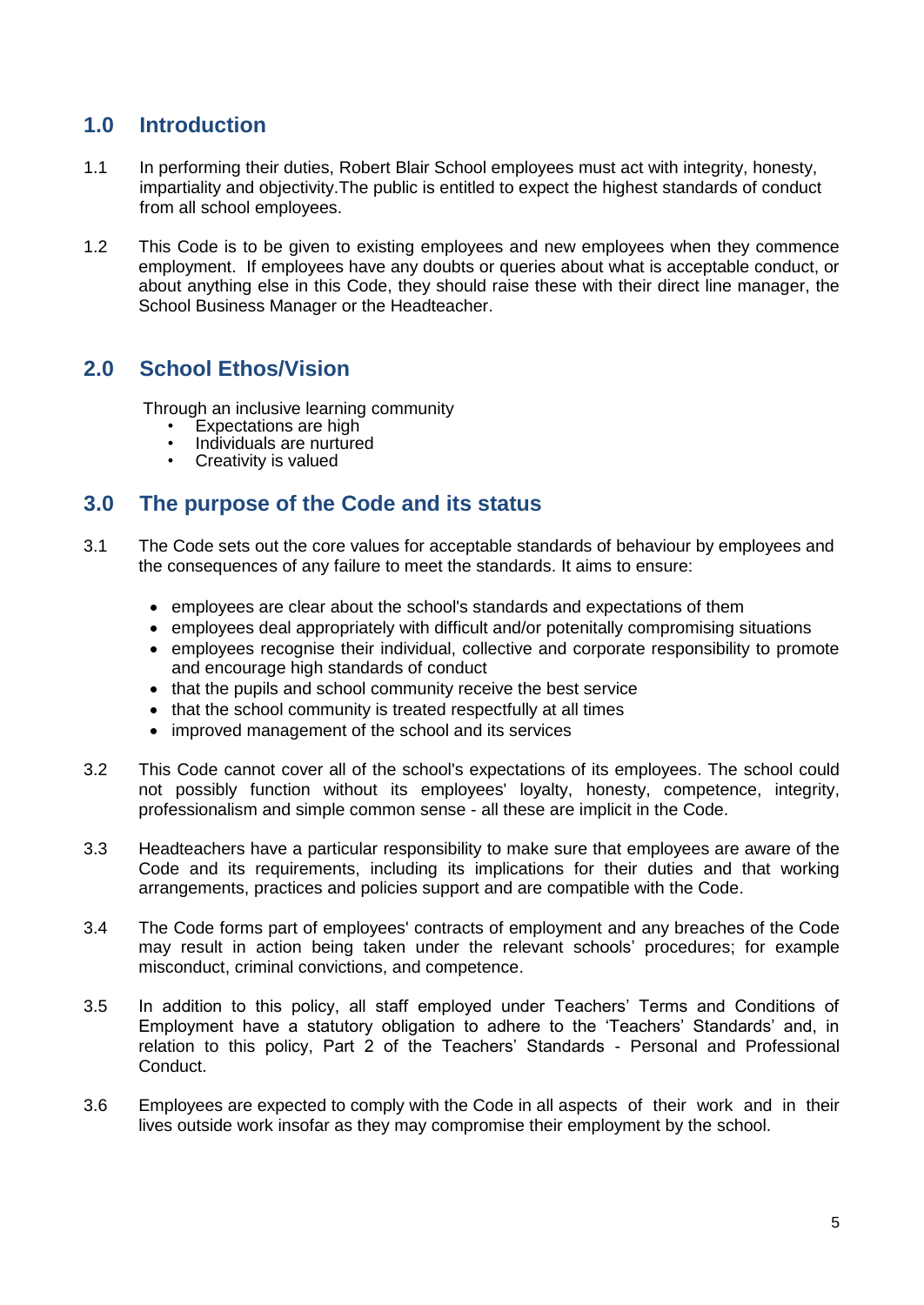- 3.7 The Code does not place restrictions on employees' trade union activities, provided that these are reasonable, authorised by senior trade union branch officers, and are within the trade union facilities agreement.
- 3.8 The Code refers to a number of school policies and procedures in respect of behaviour and the ways in which employees are required to work. Employees should refer to these for greater details on matters referred to in the Code. School policies and procedures can be found on **StaffShare(X:) > Policies & Guidance > Policies > Staff-HR Policies.**

# <span id="page-5-0"></span>**4.0 Who is covered by the Code**

- 4.1 The Code applies to all employees of Robert Blair School.
- 4.2 Headteachers have a particular role and responsibility for assisting employees to meet the school's standards and for taking action where standards are not met. Managers must take steps to ensure that they and all employees for whom they are responsible comply with the requirement of the Code.
- 4.3 The Code is addressed to school employees. However, the school also expects that anyone it engages or contracts to carry out any of its functions will abide by the spirit of the Code. These include:
	- school governors
	- consultants and their employees
	- contractors and their employees
	- the Council's partners and their employees
	- employees of other organisations who have been seconded to work for the school
	- agency staff
	- volunteers and individuals undertaking work placements or apprenticeships or similar roles
- 4.4 In the event that the Code is breached, consideration will be given to terminating, or seeking compensation under the contract or other arrangement between the consultant/contractor/outside organisation and the school, and/or referring the matter to the police or other relevant regulatory body, dependent on the circumstances.
- 4.5 The Code will apply to employees in education establishments where it has been adopted by the governing body.

# <span id="page-5-1"></span>**5.0 Standards, service delivery and equality**

- 5.1 In addition to high levels of performance, a good image is vital for the school so that its residents and businesses can have confidence in the services provided.
- 5.2 As public servants, school employees have a particular responsibility to look after public resources and property and their conduct inside and outside work must never undermine the trust and confidence the public and the school need to have in them to carry out their work properly and conscientiously.
- 5.3 All employees who work in schools set examples of behaviour and conduct which can be copied by pupils/students. All employees must, therefore, demonstrate high standards of conduct in order to encourage our pupils/students to do the same.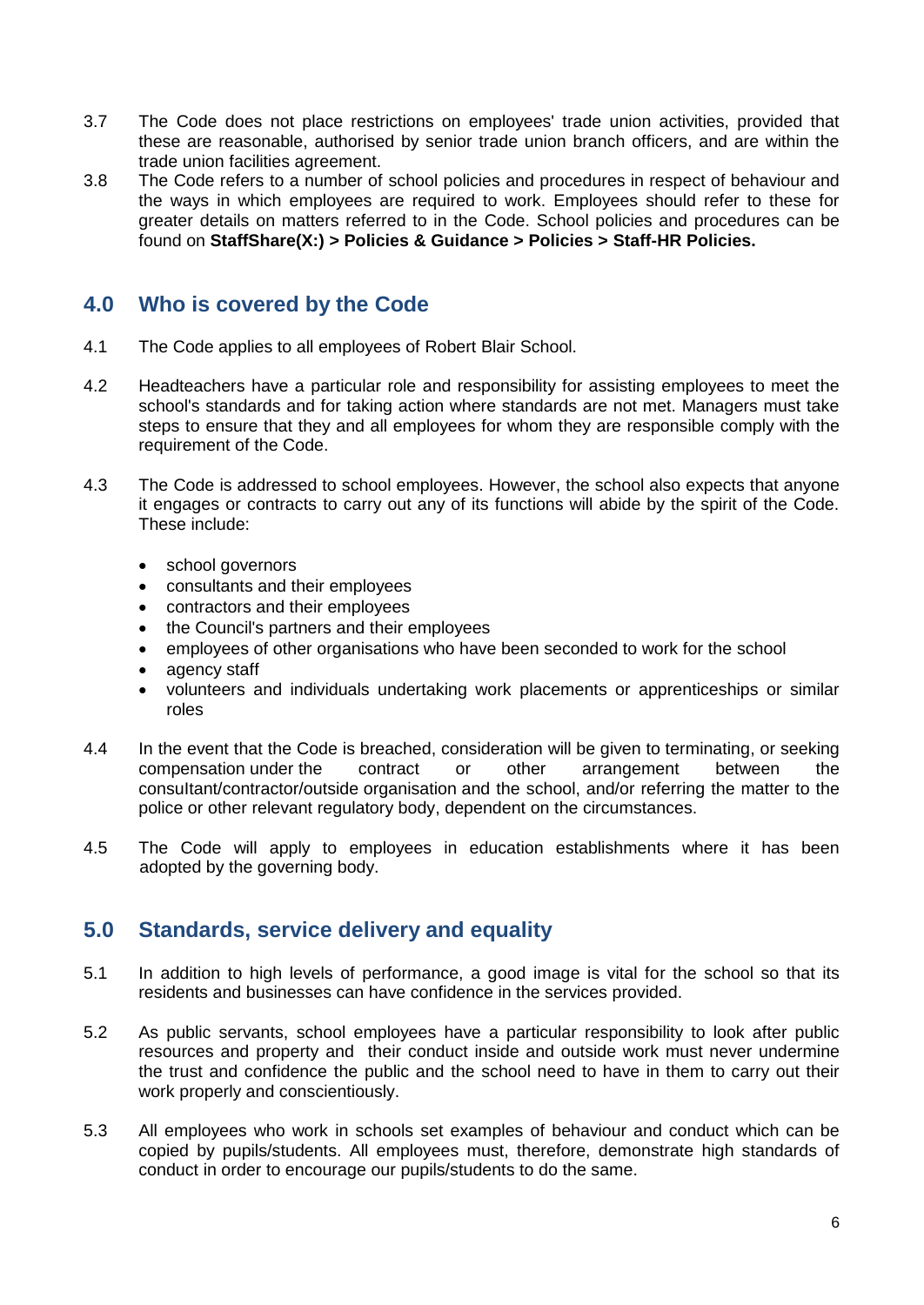5.4 Employees are the schools "ambassadors". It is vital, therefore, that the public finds them polite, competent, professional, friendly, helpful and trustworthy.

## **High standards**

- 5.5 At all times employees are required to:
	- give the highest possible standard of service to the school community and make service delivery their main priority
	- do nothing inside or outside their working hours which could undermine public confidence in them as school employees and/or in the school
	- work in the best interests of the school and the community it serves, in line with school policy
	- do nothing which results in the school (or any other public authority) being denied revenue to which it is entitled
	- follow school policies and procedures, and meet laid down standards

## **Equality Issues**

- 5.6 Robert Blair school is an equal opportunites service provider and employer. No form of discrimination is tolerated. All school employees have a responsibility to promote and comply with the schools equal opportunities policies and practices and with the requirements of the law.
- 5.7 School employees are required to:
	- make sure that the school's equality policies are complied with and carried out.
	- treat all members of the community, parents, pupils and other employees fairly and equally regardless of their sex, race, colour, national or ethnic origin, sexuality, religion, age, disability or marital status
	- assist all members of the community, parents and pupils so that they can benefit from the services on offer
	- never display in the workplace, nor allow others to display, sexist or racist material, or material which would normally be considered offensive taking into account the school's equality policy.
	- tell their manager or Headteacher about anything which may be discrimination, bullying and harassment or victimisation of themselves, colleagues, parents, pupils or members of the community
- 5.8 The Headteacher has a particular responsibility for making sure that:
	- services are delivered in a manner which effectively meets the Council's/schools equality policies and that all groups within the community have equal access
	- employees, pupils and parents can enjoy an environment which is free of any discrimination
	- the Headteacher/Governor is informed about any incidents and/or complaints about discrimination, victimisation, or harassment

### **Attendance and Punctuality**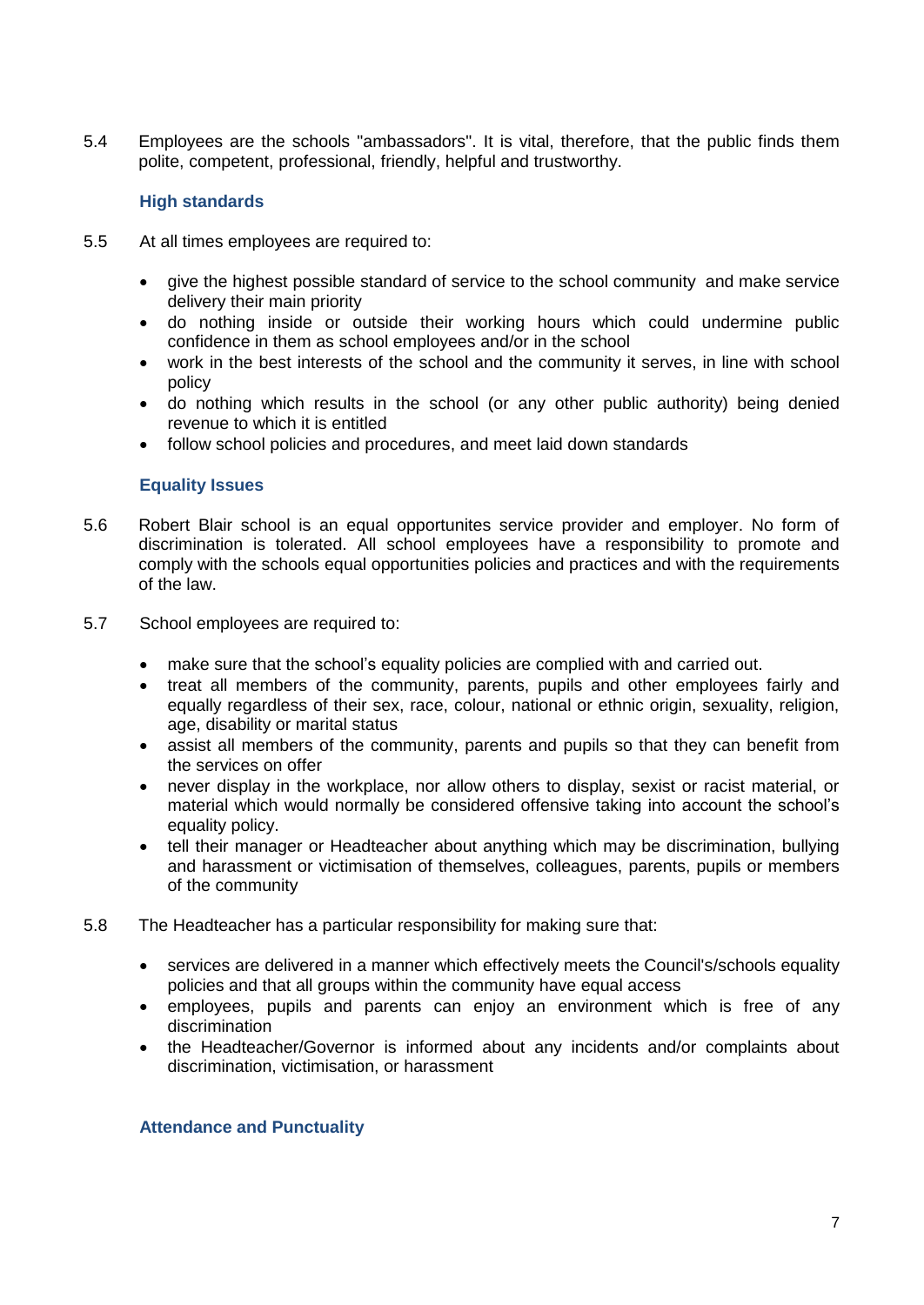- 5.9 Employees must report promptly at the appointed time at their designated workplaces, at the start of their working day and after any authorised breaks.
- 5.10 Employees who are prevented from reporting for work because of illness and/or injury must comply with the sickness notification/certification requirements detailed in their contracts of employment, school policy and/or as directed by their Headteacher.
- 5.11 School employees must arrive in good time in order to start work promptly. Employees are expected to be punctual in relation to all appointments and engagements unless there are exceptional circumstances. Lateness for appointments with people who do not work for the school (e.g. parents) reflects badly on the school.
- 5.12 Employees who are going off-site for a significant period of time (i.e. more than 30 minutes, (other than their lunch break), during normal working hours, must ensure:
	- that a member of the Senior Leadership Team (SLT) is aware in line with the school's policy.
	- swipe/sign out and swipe/sign in on return (where applicable)
- 5.13 Headteachers must:
	- make sure that proper arrangements are in place for employees to record their start and finish times at work and their whereabouts.

## **Criminal Convictions/ Charges/ Investigations**

- 5.14 School employees must:
	- show the original DBS certificate to the school before they take up post or as soon as practicable afterwards, including for DBS re-checks
	- keep the Headteacher informed of progress if they are investigated and/or charged in connection with a criminal offence
	- tell their Headteacher immediately if they are convicted of any criminal offence, bound over, or cautioned about activities inside or outside work, including road traffic offences
- 5.15 Employees are required to report any criminal activities by colleagues in the course of their employment.

## **Behaviour at work**

- 5.16 The way employees behave at work directly affects the service, colleagues, the workplace and the public's perception about the school.
- 5.17 Employees must always:
	- Show respect for the school's community, public and colleagues and behave in a way which cannot reasonably cause offence
	- exercise self-control never behave in an aggressive and angry manner, nor use foul and abusive language.

**Dress**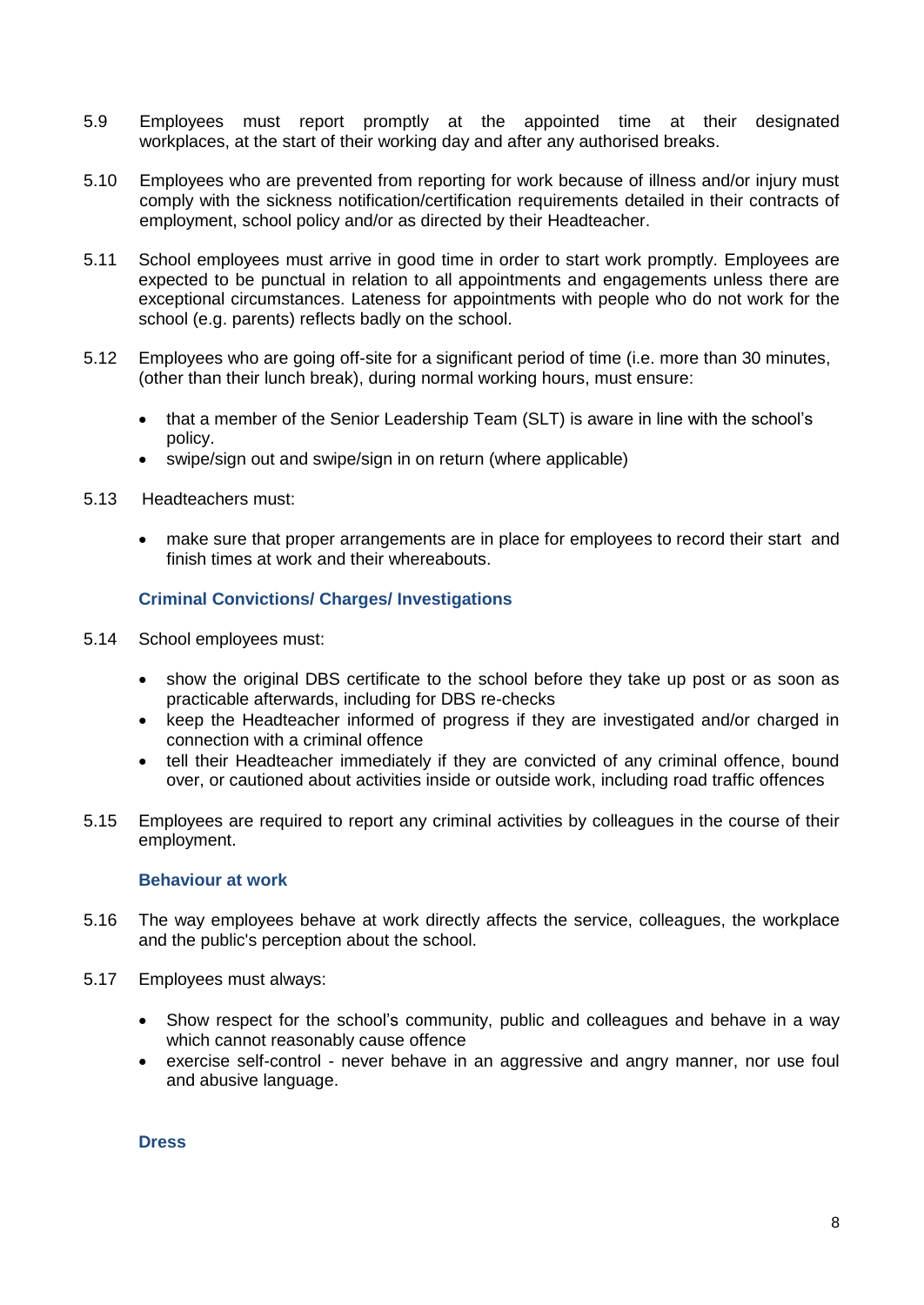- 5.18 Robert Blair School has a strict and well respected uniform for students. As part of the ethos of the school staff should present a positive and professional image to all our students at all times.
- 5.19 The manner in which employees present themselves at work directly affects the school's image, their colleagues, parents and the service and should be appropriate for the work they are carrying out for the school. Therefore, employees are required to:
	- Be clean, tidy, presentable and professional at all times and comply with the requirements of the school in relation to appropriate dress for their service and work role
	- always wear uniform or protective clothing if these have been issued, or made available for particular tasks, and make sure that these are clean and in good repair
	- always have regard to the health and safety implications of what they wear e.g. wear protective clothing.
- 5.20 Employees may follow the traditions of their ethnic/cultural/religious background provided they are safe and appropriate to the job. This must be discussed with the Headteacher to make sure there are no health and safety or other implications. Advice should be sought from Schools HR.
- 5.21 Employees may be asked to remove excessive piercings or cover tattoos while at school, to promote the ethos of the school and present a positive and professional image to all our students at all times. The Headteacher will discuss this with the Employee. Advice can be sought from Schools HR.
- 5.22 The Headteacher/ line managers and middle / senior leaders must:
	- Explain to all employees the importance of being dressed appropriately i.e. presenting a positive and professional image, as part of creating productive and aspirational work environment
	- Meet with employees if s/he is not dressed in a way which presents a positive and professional image. If this is not resolved satisfactorily, then the school may use the disciplinary policy.

## **Name badges**

5.23 Employees must always wear their name badges at work (unless the Headteacher has specifically agreed that they may carry it instead).

## **Visitors**

- 5.24 When arranging for visitors to come in school, employees must ensure:
	- Their line manager, or the appropriate senior leader/Headteacher, is aware and gives approval. A member of the SLT will determine whether a DBS check is necessary depending on the nature of the visit.
	- The visit appears on the school bulletin (if/where required)
	- The visitor adheres to the school dress code and other relevant protocols.
	- The appropriate page of the visitors' book is completed with their name, the time of the visit, whom they are to meet
	- Come and collect the visitor at reception when they arrive
	- The visitors recieves the relevant swipe card
	- You return the visitor to the reception area when they leave; Visitors must not be allowed to find their own way in school, and should display their visitors badges at all times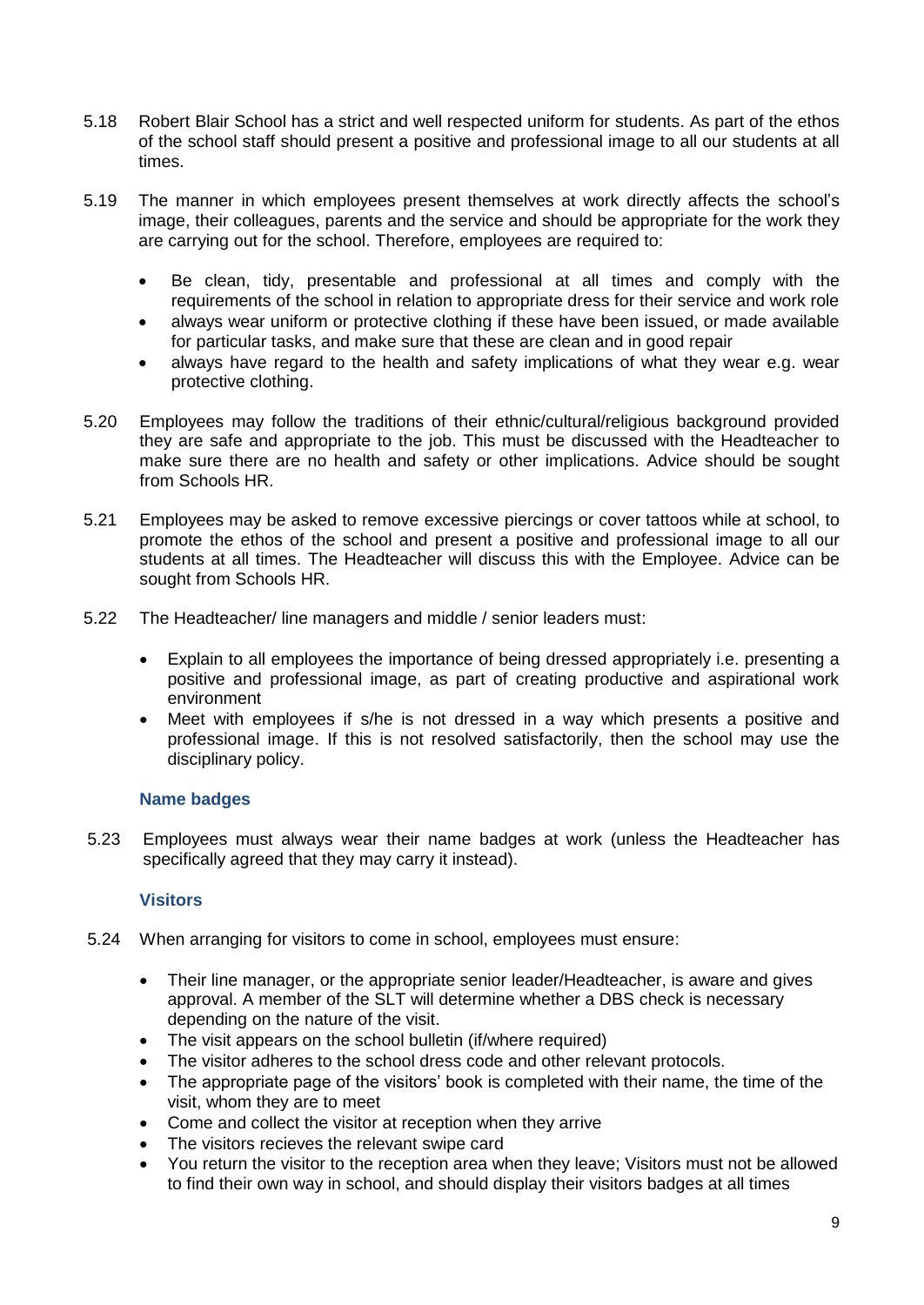If a visitor is seen unaccompanied in school without a badge, it is everyone's duty to challenge that person.

## **Driving**

- 5.25 Employees who have to drive in the course of their work must:
	- always drive courteously and according to the laws and rules of the road
	- always make sure that vehicles are roadworthy, well-maintained, appropriately insured, taxed, and suitable for the purposes for which they are being used
	- immediately advise the Headteacher if they are stopped by the police whilst driving, are involved in a road traffic accident or incurring a parking ticket in the course of their work duties
	- advise their manager of any health issues which may affect their driving

## **Smoking**

5.26 All employees are required to comply the requirements of the law and with the school's no smoking policy if appropriate. The legislation makes it illegal to smoke in all public enclosed or substantially enclosed area and workplaces.

## **Alcohol, Drugs and Substance misuse**

- 5.27 It is the school's policy that employees must not consume alcohol or take drugs (other than prescribed or over the counter drug) during working hours (including lunchtimes and other breaks) and must not work under the influence of either of these.
- 5.28 Employees should not present themself at school or at work drunk or under the influence of alcohol or drugs such that their performance is diminished or otherwise unacceptable. This includes committing a drink or drug offence which could endanger anyone's safety or diminish confidence in the employees suitability for continued employment.
- 5.29 Employees must consult their GPs for advice on the effects any legal medication may have on their ability to perform or conduct themselves at work, and advise the Headteacher accordingly.
- 5.30 Employees must inform the Headteacher if they have genuine reason to believe that a colleague may have an alcohol, drug or substance misuse problem.
- 5.31 Employees who think that they may have an alcohol, drug or substance abuse problem, can speak to the Headteacher and seek support through the employee assistance programme or other support programme. Employees should also be advised to seek support through their trade union.
- 5.32 Employees must ensure that alcohol is not to be consumed or stored on the school premises unless under the authorisation of the Headteacher, for example for end of term social events.

## **Health and safety**

5.33 All employees must: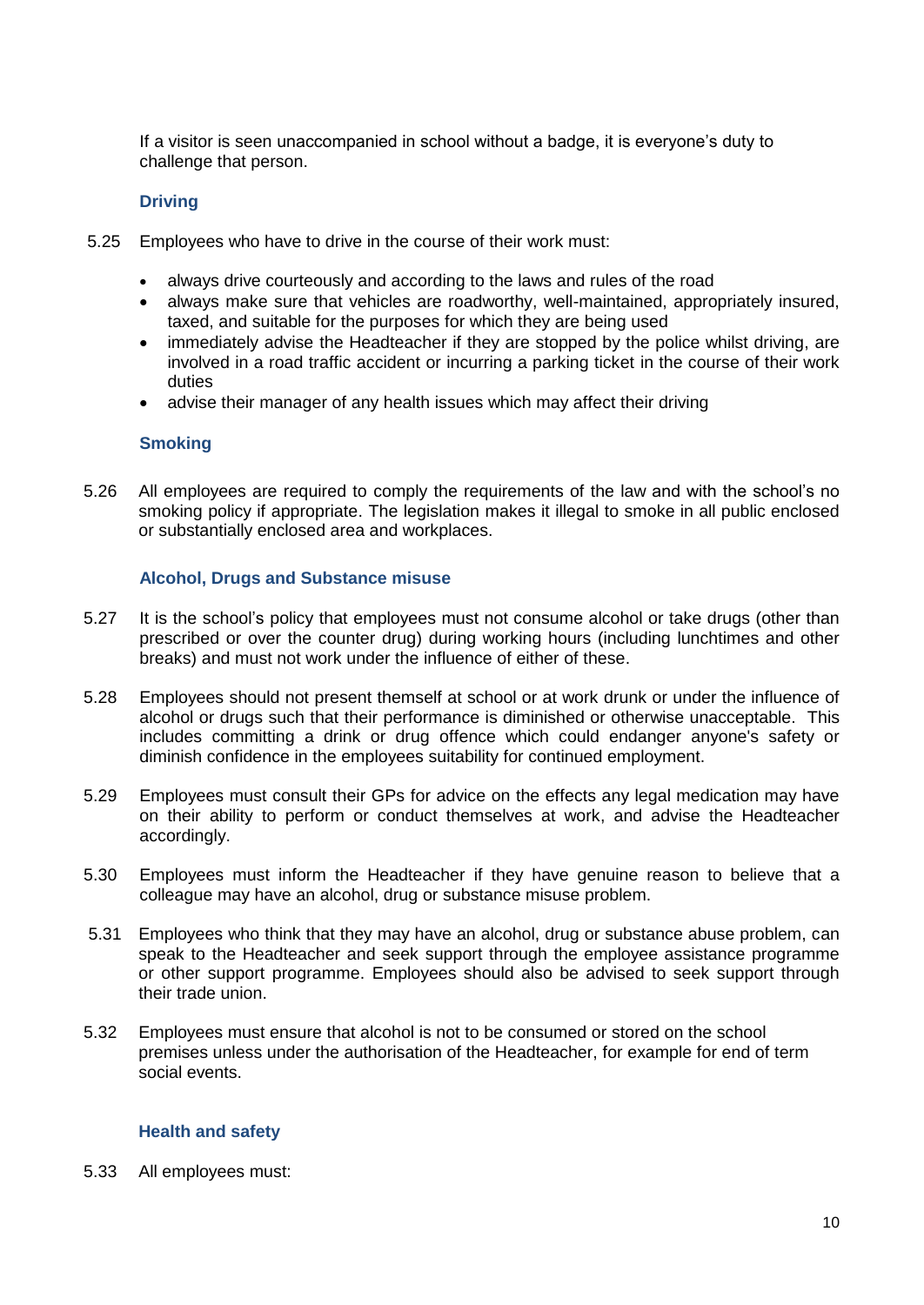- carry out their work in a safe and proper manner having regard at all times for their own health and safety and that of colleagues and the public
- be familiar with health and safety law, which is displayed in all workplaces, and the schools Health and Safety Policy.
- comply with the health and safety regulations relating to the particular task(s) they are carrying out
- complete the health and safety training applicable to their jobs
- 5.34 The Headteacher/manager must make sure that their employees work in a safe place, with safe methods, and must be familiar with the school's Health and Safety Policy and their responsibilities within it.

## **Personal financial affairs**

- 5.35 All employees must:
	- ensure they do not conduct their personal finances in a way which results in Islington Council, or another public body, being defrauded (this includes claiming Housing Benefit to which they are not entitled; failing to register for Council Tax; occupying Council property unlawfully)
	- keep up to date with Council Tax, rent and service charges due to this and any other Council - the Council will use any powers available to it to reclaim monies, including attachment of earnings once the relevant procedures for establishing monies to be reclaimed is complete.
	- avoid being the subject of legal action which may bring the Council/school into disrepute and/or undermine the relationship of trust and confidence between the employee, the Council and the school.
- 5.36 Employees should note that:
	- employment and payroll data held by the Council/school may be used to identify employees with debts to the Council/school, including rent, commercial rent, Council tax, leasehold service charges, Business Rates, Right-to-Buy Insurance, Housing Benefit etc.
	- It is the employees responsibility to check their payslip and to report an overpayment or any other payment error to the school Business Manager or Headteacher. Failure to do so may potentially be treated as fraud.

# <span id="page-10-0"></span>**6.0 Communication, internet and social media**

- 6.1 The school has email and internet policies and guidelines. Employees must read and sign up to these before they use email and the internet.
- 6.2 Employees' names, designations and service areas will be available to the public.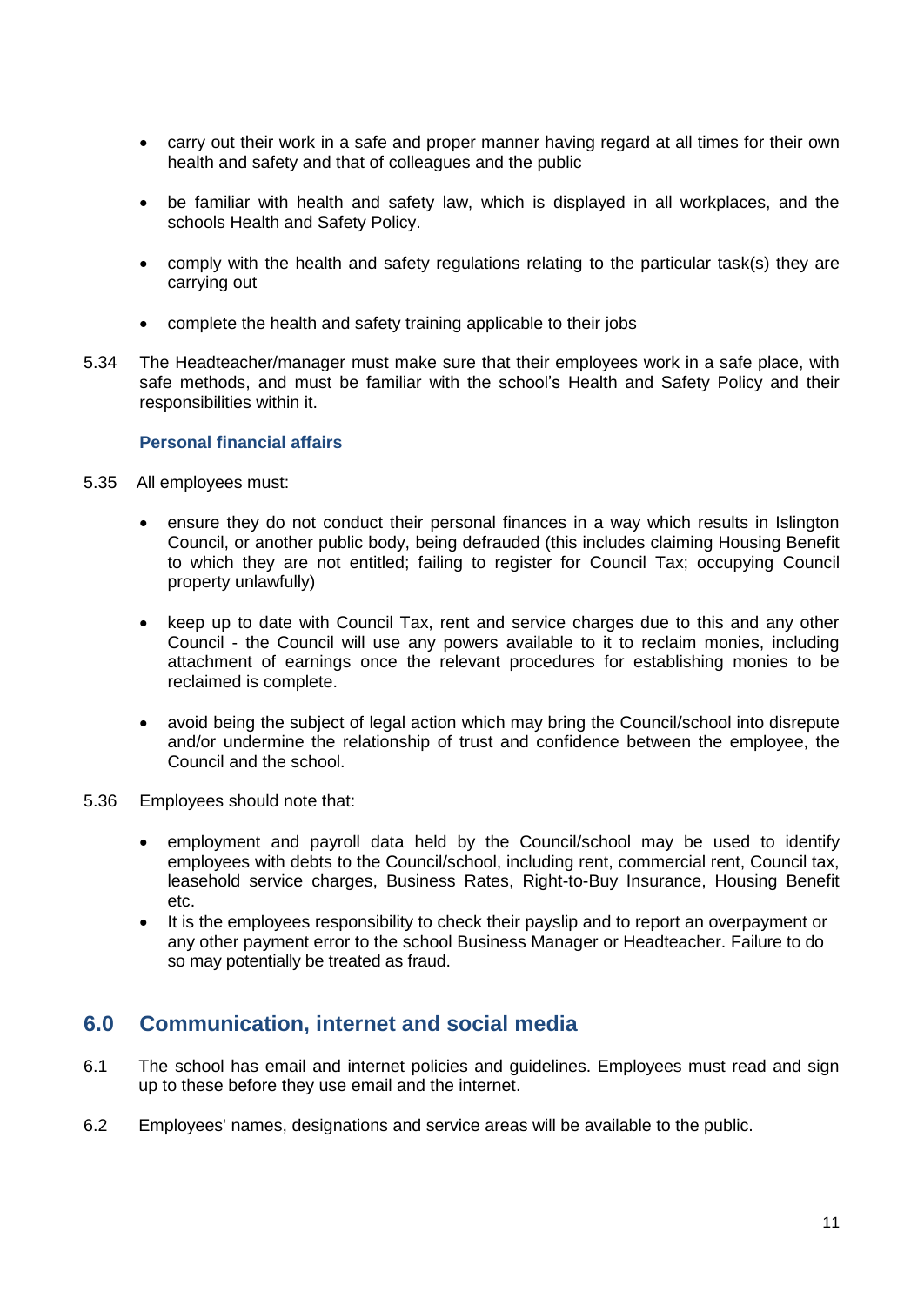6.3 Communications may be intercepted where appropriate, in line with the school's policy. This may include monitoring (and recording) of telephones, the internet and e-mail.

## **Internet, phone and safe computer use**

- 6.4 All employees must:
	- Familiarise themselves with the school's e-mail and internet use policy
	- Take all reasonable steps to prevent students having access to their details on social networking sites, such as Facebook, Twitter, Instagram, Snapchat etc. (this list is not exhaustive)
	- Not access Facebook or any other social networking pages of our students or accept students as 'Friends'
	- Not make derogatory remarks about the school, management, colleagues, pupils, or other members of the school community, on social networking sites such as Facebook, Facebook, Twitter, Instagram, Snapchat etc. (this list is not exhaustive)
	- Always lock their computer if required to leave the computer unattended; Never leave a logged on computer unattended. Never use a computer that is logged on as someone else
	- Not allow students to have access to their mobile phone number or to their mobile phone.
	- Not contact students via their mobile phone, but only through their parents' contact details.
	- Not use their mobile phone in school other than in the staffroom or office spaces.
	- Never give students their personal email address or contact students using their personal email.
- 6.5 It is not appropriate to use mobile phones in public areas of the school. They should only be used in the staff room and in designated staff work bases.
- 6.6 All staff have access to the school's server and ICT services. On logging in, all users agree to accept the school's "Acceptable Use" policy. It is important to remember that whatever activity the staff are using ICT for, staff are borrowing school equipment. The school will monitor usage and traffic across the system.

# <span id="page-11-0"></span>**7.0 Child Protection and Pupil/Student development**

- 7.1 It is the responsibility of all employees to safeguard and promote the welfare of children and young people.
- 7.2 The school is committed to providing an environment where children can play, learn, develop and achieve and where they are safeguarded and are enabled to tell or communicate if they are being harmed in some way. The school is committed to ensuring that all staff are sensitive to issues of race, culture, gender and diversity ensuring these issues are never a barrier to sharing and reporting concerns about children.
- 7.3 All employees including, temporary and supply staff, , volunteers and staff working on site employed by other services and agencies have a statutory responsibility to safeguard and promote the welfare of children and must be aware of and fully conversant with the relevant school policies (Safeguarding/Child Protection Policy).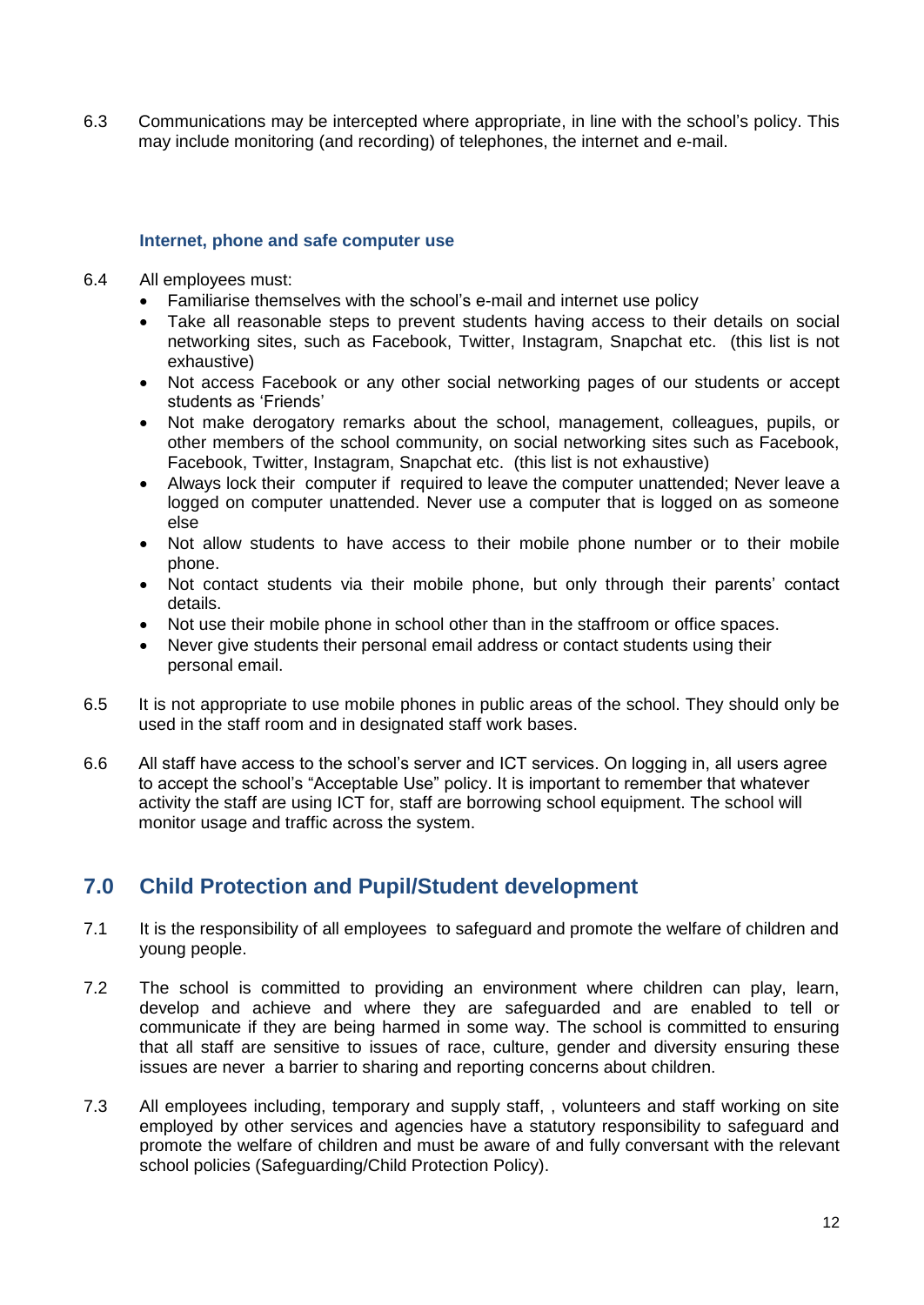- 7.4 The policy and other information on Child Protection, can be found **StaffShare(X:) > Policies & Guidance > Policies >Safegtuarding inc Whistleblowing esafety**. Please ensure that you are familiar with the policy and know how to report any concerns.
- 7.5 In all instances where you have a concern about a child's well-being, no matter how trivial you may feel it may be, it is your duty to report this concern in line with the school's Child Protection policy. If you are unsure who to tell, then see your immediate line manager for guidance.
- 7.6 Employees must not give lifts to students in their car, unless authorised by the Headteacher.
- 7.7 Employees must never leave students unattended in rooms. Always lock classrooms when you have left the room, and make sure you or an adult is the last to leave. If you discover an unlocked classroom or office, please lock it, and report it to the office.
- 7.8 Employees must only use staff toilets, and students must only use student toilets. Adult visitors must only use the staff toilets, and child visitors must only use student toilets.
- 7.9 Child Protection training will be delivered as part of school INSET programme and on-going training to be developed to meet the needs of the school.
- 7.10 Employees must not demean or undermine pupils, their parents or carers, or colleagues.
- 7.11 Employees must take reasonable care of pupils/students under their supervision with the aim of ensuring their safety and welfare.
- 7.12 The name of the Designated Member of Staff for Child Protection can be found **StaffShare(X:) > Policies & Guidance > Policies >Safegtuarding inc Whistleblowing esafety**.

### **Pupil/Student development**

- 7.13 Employees must comply with school policies and procedures that support the well-being and development of pupils/students.
- 7.14 Employees must co-operate and collaborate with colleagues and with external agencies where necessary to support the development of pupils/students.
- 7.15 Employees must follow reasonable instructions that support the development of pupils/students.

## **Photography and filming**

- 7.16 All employees must:
	- not take school equipment, such as cameras, out of school without permission from the Headteacher/SLT, for example for a school trip.
	- be clear about the purpose of the activity and about what will happen to the images when the activity is concluded
	- be able to justify images of children in their possession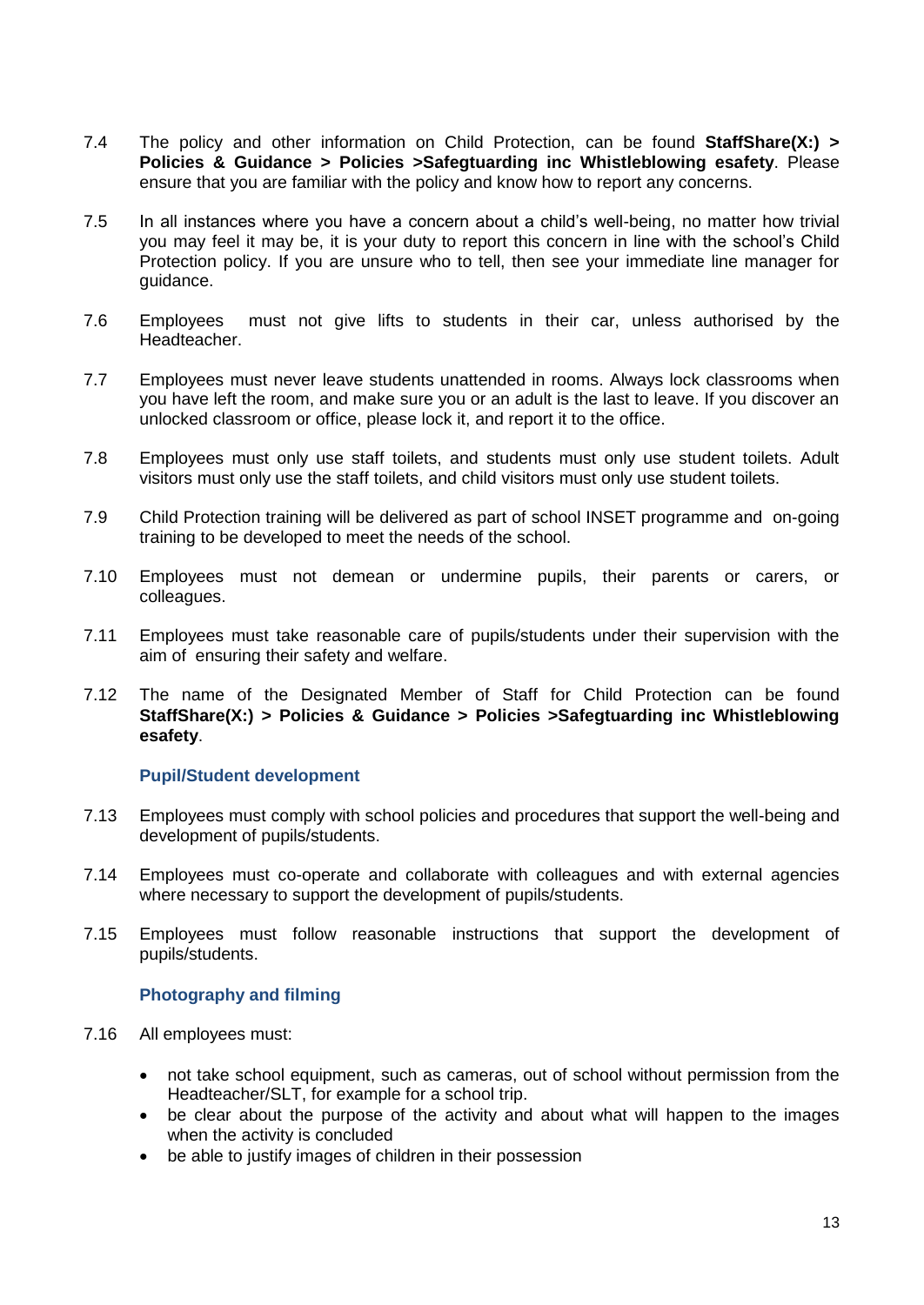- avoid making images in one to one situations or which show a single child with no surrounding context
- ensure the child/young person understands why the images are being taken and has agreed to the activity and that they are appropriately dressed.
- only use equipment provided or authorised by the organisation
- report any concerns about any inappropriate or intrusive photographs found
- always ensure they have parental permission to take and/or display photographs
- never display or distribute images of children unless parent/carer consent has been received
- never use images which may cause distress
- never use mobile telephones to take images of children
- never take images 'in secret', or take images in situations that may be construed as being secretive

## **Inappropriate teaching material / content**

- 7.17 Employees must only show resources which are age appropriate. Employees showing films that are PG or above, must be checked before hand to ensure that the section of the film that is being shown does not include any inappropriate scenes of a violent or sexual nature.
- 7.18 Employees must not allow students to act out / role play / discuss scenarios of a sexual nature or allow students to act out / role play scenes of a violent nature unless as part of a planned lesson and are checked beforehand. Professional judgement must be exercised to ensure the planned lesson, relevant teaching material and methods are age appropriate and checked with the relevant member of the school leadership team.

## **Physical contact with students and use of "reasonable force"**

- 7.19 In rare circumstances employees may be required to use their professional judgement and exercise physical restraint on a student who is an immediate danger to him/herself or to others.
- 7.20 Employees are expected to be familiar with the school'sl behaviour management policy which must be followed at all times.
- 7.21 Physical restraint must not be used unless absolutely necessary. The types of force which are deemed by the DfE to be reasonable are:
	- passive physical contact resulting from standing between two pupils
	- active physical contact such as leading a pupil by the hand or arm; ushering a pupil away by placing a hand in the centre of his/her back; or, in more extreme circumstances, using appropriate restrictive holds.

Employees should not:

- bar door ways or corridors to stop a student leaving unless there is reason to believe the student is about to commit a dangerous act such as harm another student.
- act in temper (involve another staff member if you fear loss of control)
- Involve other pupils in the restraint
- Touch or hold the pupil in sexual areas
- Twist or force limbs back against a joint
- Bend fingers or pull hair
- Hold the pupil in a way which will restrict blood flow or breathing e.g. around the neck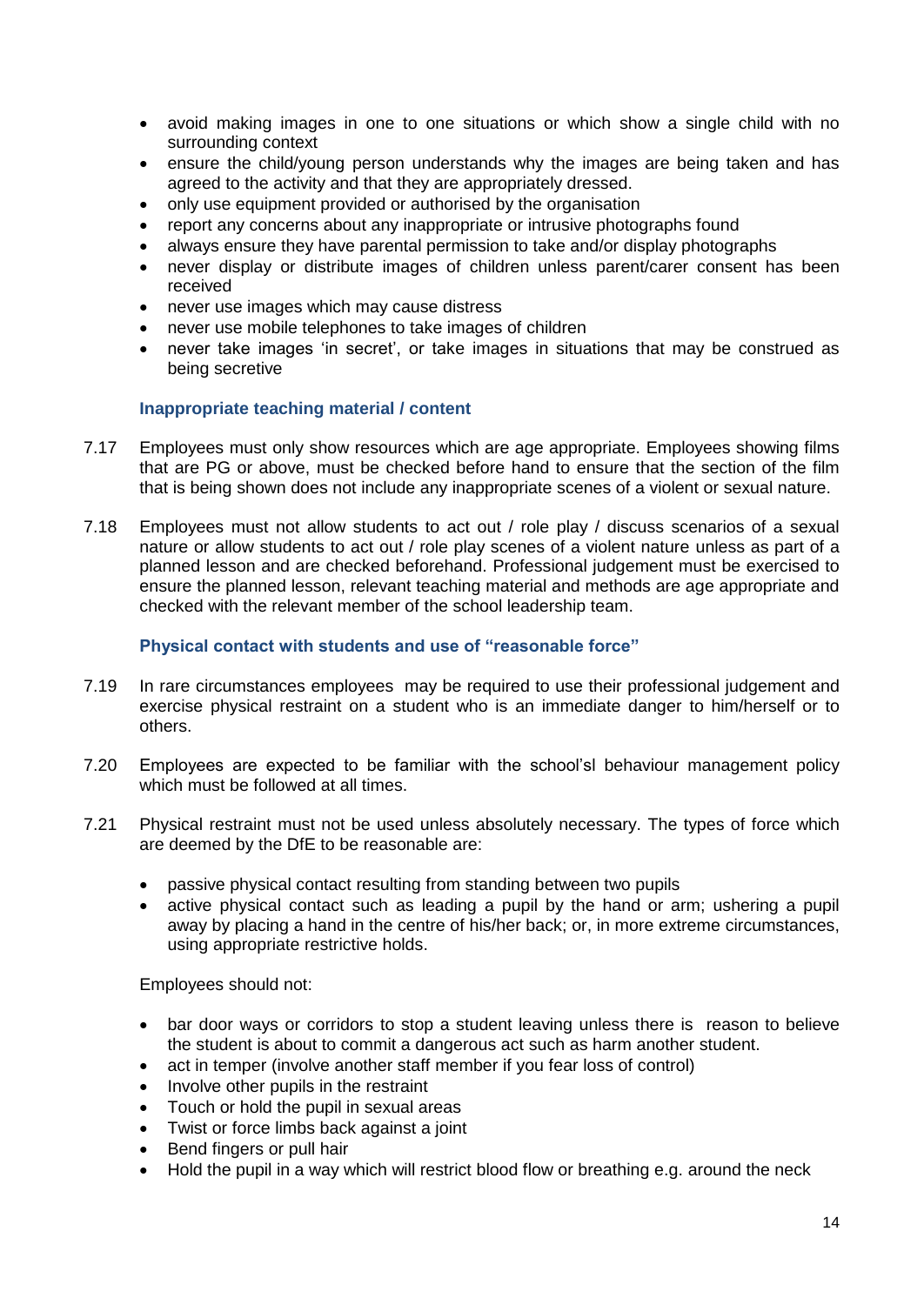- Slap, punch, kick or trip up the pupil
- 7.22 If employees have recourse to use physical restraint they must report this immediately to the Headteacher or another senior member of staff.

## <span id="page-14-0"></span>**8.0 Relationships at work**

- 8.1 People who work together often form personal friendships and, in some cases, romantic relationships. While personal friendships at work are generally to be encouraged, a romantic relationship between colleagues who work together can sometimes result in actual or potential difficulties. Where there is the possibility that such a relationship could interfere with an individual's objectivity when making decisions or behaviour at work, the matter becomes the rightful concern of the organisation and the steps outlined below must be taken.
- 8.2 Similar problems can arise if two employees who are related to one another work together, either in the same department or in positions requiring that they liaise and cooperate over work matters and the points below also applies to this circumstance.

## **Employees' relationships with Councillors and School Governors**

- 8.3 Where relationships occurs, the employee must bring it to the attention of the Headteacher/Chair of Governors personally and in confidence so that the implications for the Council/school can be discussed and action taken to avoid any difficulties it may present.
- 8.4 Employees must not contact school governors over the headteacher about personal employment issues. They should speak to their headteacher and go through established procedures such as appraisal, grievance and appeal procedures. Employees can also seek advice from their trade union.
- 8.5 This does not interfere with the employees' rights, if they are Islington residents, to correspond with their ward Councillors or constituency MPs on ward and constituency matters.

## **Managers' relationships with their staff member**

8.6 Where such a relationship occurs, the manager/Headteacher must bring it to the attention of the Headteacher/Chair of Governors personally and in confidence so that the implications for the school can be discussed and action taken to avoid any difficulties it may present. This includes segregation of duties.

## **Relationships between an employee and their child/grandchild**

- 8.7 Employees are expected to conduct themselves in a professional, sensitive and confidential manner at all times.
- 8.8 Where a relationship exists between an employee and their child/grandchild (whether a colleague or a child enrolled at the school), the employee must bring it to the attention of the Headteacher/Chair of Governors personally and in confidence so that the implications for the school can be discussed and action taken to avoid any difficulties it may present. This includes segregation of duties.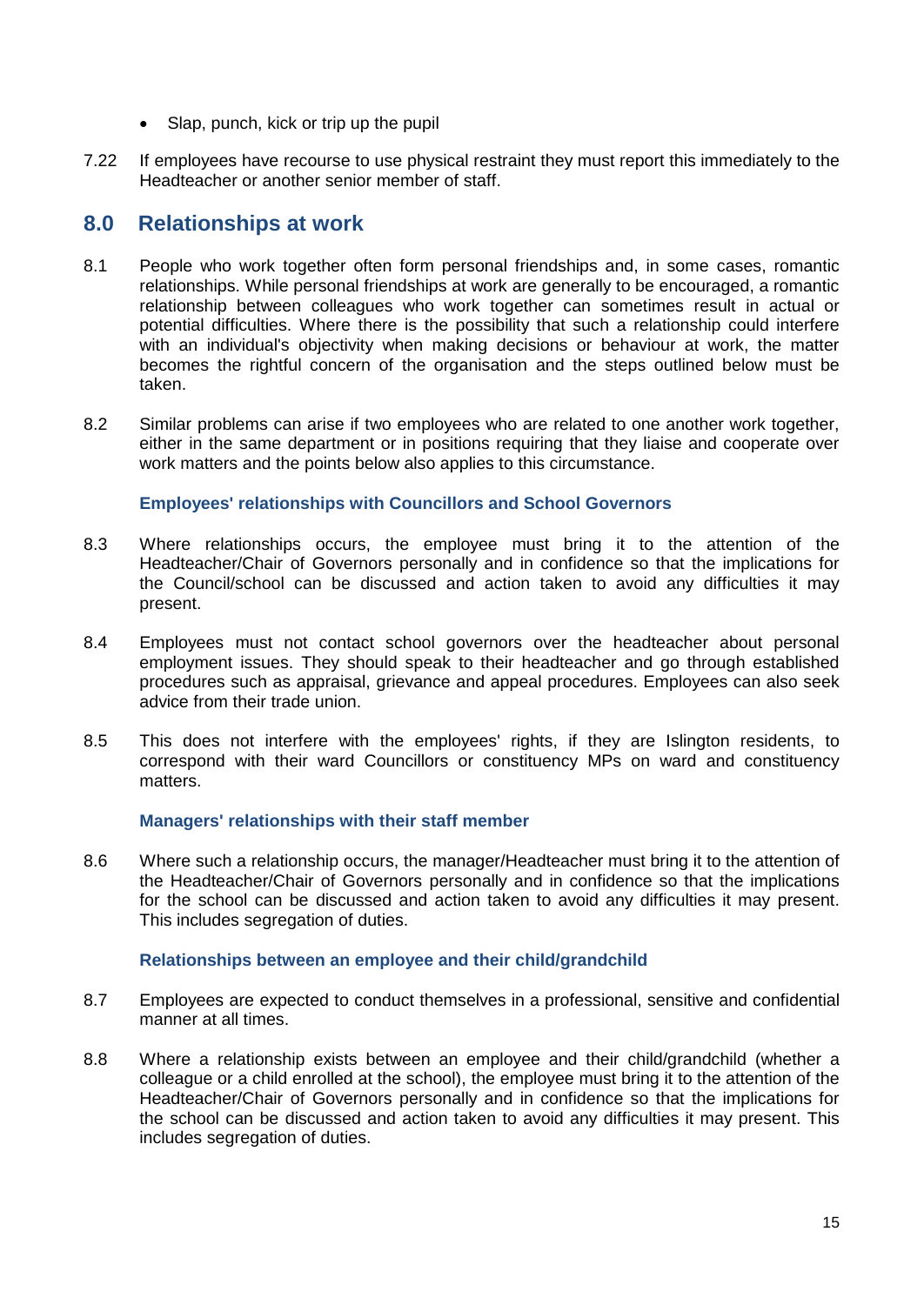## **Conflicts of interest arising from any connection employees or their close relations may have with a contractor/partner**

- 8.9 Managers must make sure that ethical standards are embedded in the schools relationships with stakeholders, including outside bodies and partners. External suppliers and service providers are required to operate to public sector standards e.g. not offering or providing inappropriate gifts or hospitality to school employees or governors.
- 8.10 Contracts must be awarded on merit, by fair competition against other tenderers in accordance with the school's procurement rules, and no special favour must be shown to businesses run by, for example, friends, partners and relatives.
- 8.11 Employees, who have responsibility for engaging or supervising contractors, or have any other official relationship with them, must declare any past or current relationships with them (including private, professional and/or domestic relationships) to the Headteacher or Chair of Governors.
- 8.12 Employees must notify their Headteacher or Chair of Governors of any relationship (business or private) they or a close relative may have, or may have had, with an external contractor or potential contractor, so that the implications for the school can be discussed and action taken to avoid any difficulties it may present.

## **Conflicts of interest arising at School Governor meetings**

- 8.13 All school governor meeting agenda contain a standard item for governors, associates and any other person present to disclose any personal or business interests that they may have in any agenda item.
- 8.14 Employees must declare a financial or non-financial interest in an issue if they are advising or otherwise participating in debate (this does not negate the need to make a written notification in the school's register of pecuniary interests);

### **Employees who are unsure whether or not to disclose information**

8.15 Employees must ask their headteacher/chair of governors for advice if there is any doubt as to whether or not information should be disclosed. Advice can also be sought from Schools HR and the trade union.

# <span id="page-15-0"></span>**9.0 Selection and recruitment (including equal opportunities) and other employment matters**

- 9.1 Employees involved in the recruitment and appointment of employees, must ensure that appointments are made on the basis of merit. In order to avoid any accusation of bias, employees must not be involved in any selection process involving a prospective employee, to whom they are related or with whom they have a close personal relationship outside work.
- 9.2 All school appointments must be made on merit and in accordance with the schools' Safer Recruitment' Guidance.

### **Providing references**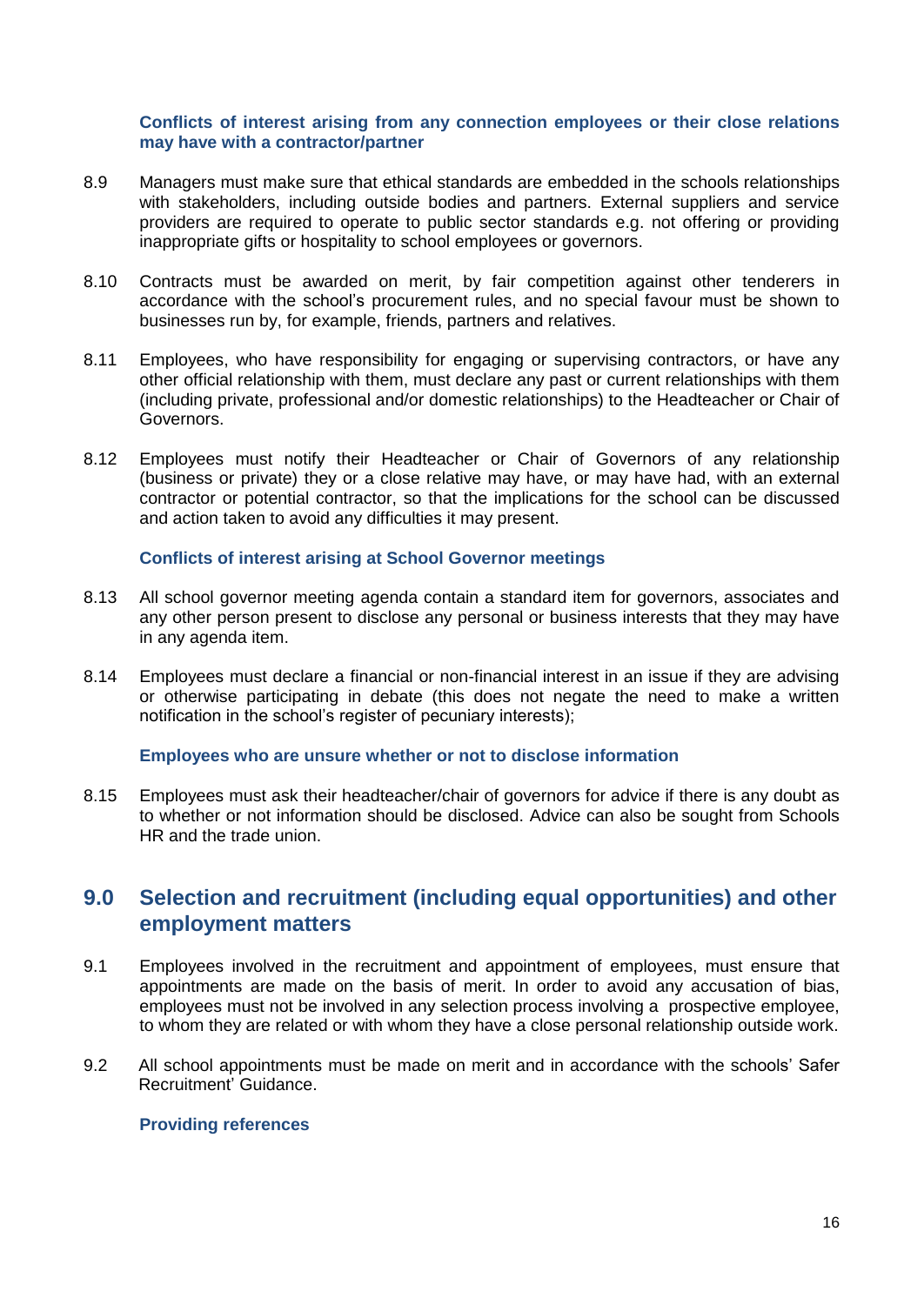9.3 References given to other employers on behalf of the school must be signed by the headteacher, or other nominated senior manager, on school headed paper. Employees may give personal references but these must never be on school stationery and must not imply that they are school references - any personal reference must make it clear that it is provided on a personal basis.

# <span id="page-16-0"></span>**10.0 Outside commitments and personal interests**

## **Conflicts of interest between employees' activities outside and inside work**

- 10.1 Employees must not allow their private interests or beliefs to conflict with their professional duty.
- 10.2 Employees' off-duty hours are their personal concern, but they must not allow private interests to interfere with their school duties or put themselves in a position where they may appear to conflict.
- 10.3 Employees must:
	- inform the Headteacher or Chair of Governors of any financial and non-financial interest the employee may have, if they think that it might bring about some conflict with their work
	- inform the headteacher or Chair of Governors of any out-of work activities which interfere with his or her ability to perform his or her professional duties, is not in the school's best interests, undermines public confidence in the school's affairs or might potentially bring the school into disrepute;
	- report any family tie, or other relationship, with an organisation (or people who work for that organisation) if the employee, in any way, provides advice to governors or senior management on the management or funding of that organisation or is involved in the adminstration of the contract or other arrangement governing the school's relationship with the organisation.

## **Conduct outside of school hours - propriety and behaviour of staff**

10.4 All school staff have a responsibility to maintain public confidence in their ability to safeguard the welfare and best interests of children and young people. Their conduct inside and outside work must never undermine the trust and confidence the public and the school need to have in them to carry out their work properly and conscientiously, theyshould be aware that behaviour in their personal lives may impact upon their work with children and young people.

This means that staff should not:

- Behave in a manner which would lead any reasonable person to question their suitability to work with children or act as a role model
- Make or encourage others to make, unprofessional personal comments which scapegoat, demean or humiliate, or which might be interpreted as such
- 10.5 The school has no immediate jurisdiction over the activities that staff undertake outside of school hours and off the premises. However this advice is aimed at minimising the risk of accusations of unprofessional or unsafe conduct. In particular: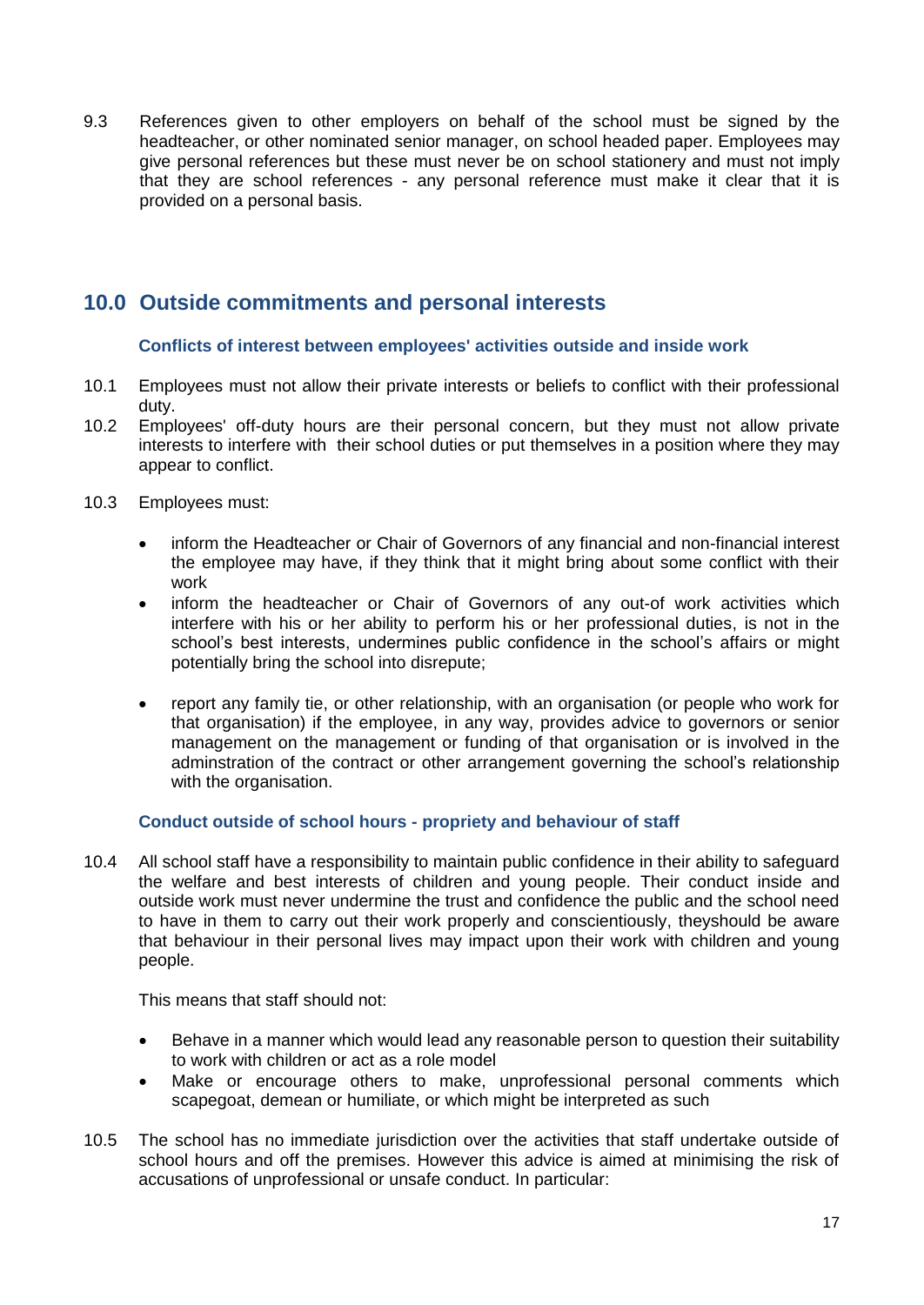- Be aware of the content you post and access on social networking sites such as Facebook. Be aware that content you posted in the past can still be accessed by others and could compromise your integrity
- be cautious when out socialising in the local area
- conduct yourself with dignity and propriety on public transport
- 10.6 School staff are seen as role models for young people, whether we are at work or not. We have a duty to maintain high levels of confidence from the school community about our ability to keep children safe and our ability to guide young people to make positive life choices.

# <span id="page-17-0"></span>**11.0 Financial procedures and use of financial resources**

- 11.1 Appropriate employees must:
	- Ensure that they use any public funds entrusted to them in a responsible and lawful manner
	- always try to obtain value for money and avoid legal challenge to the school
	- be conversant with and comply with the Council's Scheme of Delegation.
- 11.2 Headteachers must make sure that their employees are aware of and comply with the Schools' Financial Regulations. They must ensure that the financial procedures and practices for which they are responsible conform to the Council's regulations and are secure against theft and fraud.
- 11.3 Headteachers must ensure that employees working in a post which has been identified as one in which work routinely involves them in the decision making process, for example, in respect of procurement by the school, must complete the standard declaration of interests form within 28 days of taking up their appointment. These employees should be asked to review and update their declaration of interest annually.

### **Best value, tendering, outsourcing, partnerships etc.**

- 11.4 Employees who are involved in tendering, outsourcing, partnerships, the awarding of contracts, dealing with contractors, etc. must:
	- be aware of and follow the procurement rules set out in the relevant procedures
	- be clear on the separation of client and service-provider roles
	- not disclose confidential information to any unauthorised party or organisation
	- exercise fairness and impartiality when dealing with potential service providers
	- not participate in any employee/management buy-out of Council or school services without the written express approval of the Council/school or within two years of leaving employment of the Council/school
	- not show special favour to current or former employees or their partners, friends, relatives, or associates in outsourcing to businesses run by them in a senior or relevant managerial capacity
	- discuss any problems with their Headteacher or chair of Governors if they are unclear whether or not they may be compromised in relation to the awarding of contracts

# <span id="page-17-1"></span>**12.0 School property**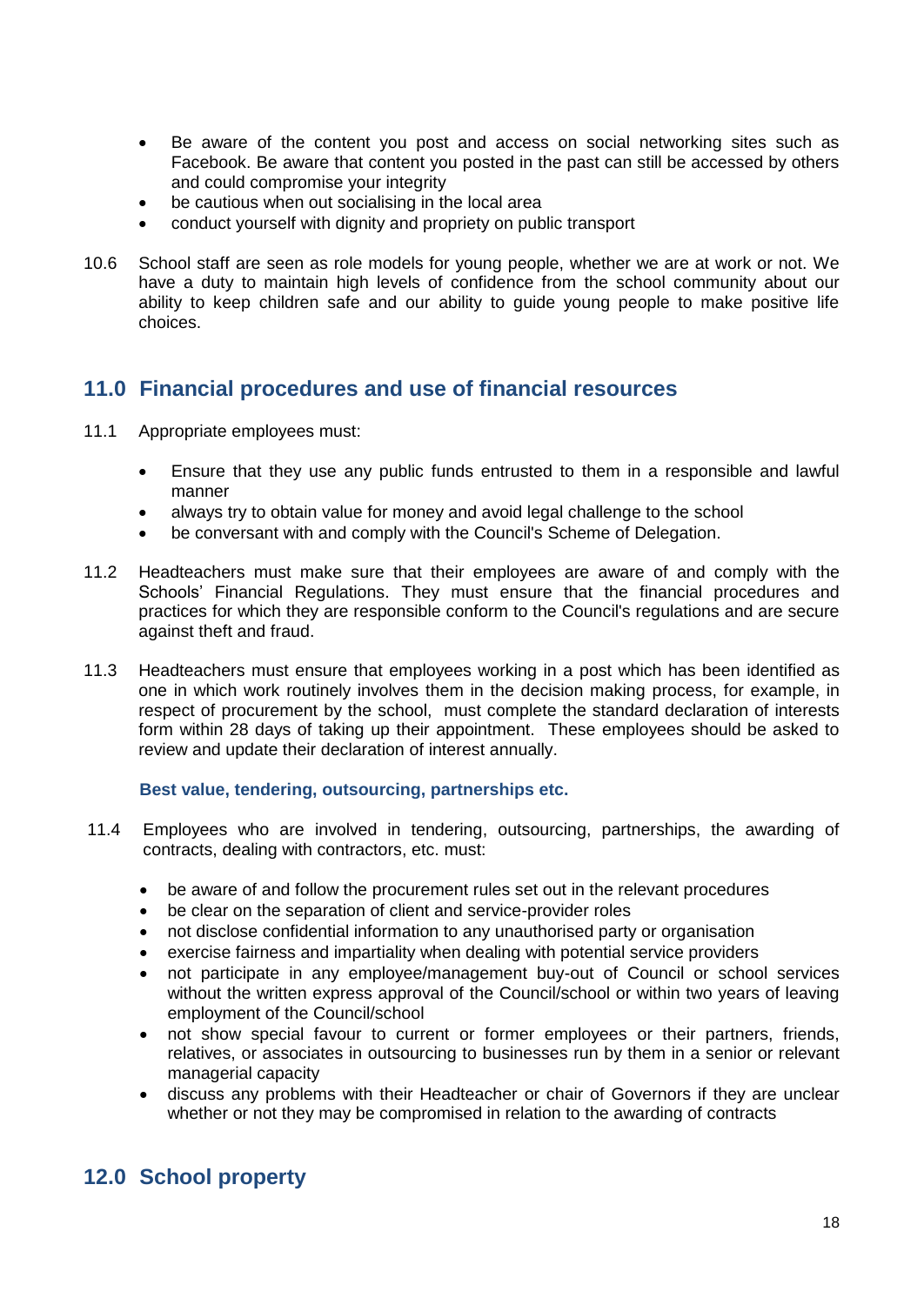## 12.1 Employees must:

- Only use school property, vehicles or other facilities for school purposes and according to instructions
- not remove school property, including laptops and phones, from school premises unless authorised to do so
- secure school property against theft/loss/damage; ensuring that valuable items such as keys, money, credit cards, mobiles, wallets, personal bags, laptops and other valuable items are looked after properly and never left untended even for short periods
- report any theft/loss/damage of school property
- never hand school keys or swipe cards to students.
- 12.2 The loss or theft of any computer or confidential data must be reported immediately to the Headteacher or School Business Manager.
- 12.3 The Headteacher must inform the Governing Body/Chief Internal Auditor of any theft of school property and s/he will advise on whether or not the police should be involved.
- 12.4 The schools property includes its "Intellectual property" which includes inventions, creative writings and drawings, including those created by an employee in the course of their duties.
- 12.5 The school does not accept responsibility for loss of or damage to personal property or school property in the care of an individual colleague. Cars, bicycles and other means of personal transport are parked or left on the campus at the owner's risk.

## <span id="page-18-0"></span>**13.0 Gifts, rewards and sanctions**

- 13.1 Although school staff may receive 'thank you' gifts from pupils at the end of the term, it is serious misconduct for employees to corruptly receive or give any gift, loan, fee, reward or advantage for doing, or not doing, anything in connection with their duties. This also applies to showing favour or disfavour. If it is alleged that an employee has corruptly accepted such a reward it will be for her/him to demonstrate that this is not the case.
- 13.2 Hospitality includes drinks, meals, entertainment, overnight accommodation, travel and holidays, but not a lift in a private or company car or in a taxi, or light refreshment in the course of duties.
- 13.3 The following rules apply to any gifts and hospitality, including those provided on a basis where employees reimburse all or any part of the costs.
- 13.4 Employees must not accept or solicit from any member of the public or school community with whom the school has had, is having, or may in the future have any dealings:
	- a) any gift (other than an inexpensive seasonal gift, such as a calendar or diary for use in the office); or
	- b) any hospitality without the written authorisation of their Headteacher or Chair of Governors.
- 13.5 The Headteacher and Chair of Governors will not accept or authorise the acceptance of any such hospitality unless they are satisfied that the hospitality is not offered with any intention to corrupt, or could be seen to be intended to corrupt, and its acceptance is in the interests of the Council/school. As a general rule, participation in activities paid for by firms outside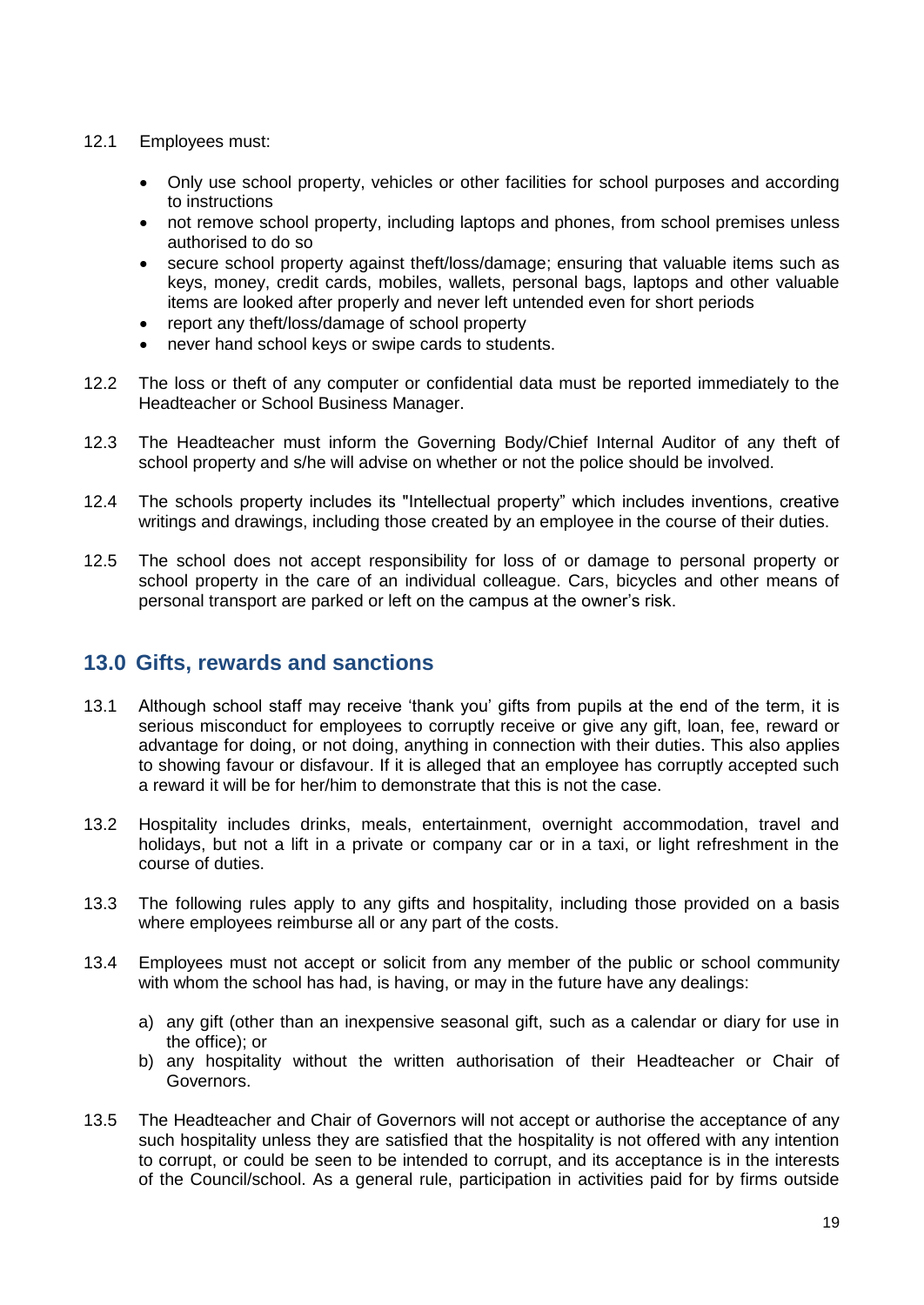school working hours or whilst on leave is not considered to be commensurate with employment with the Council/school.

- 13.6 All employees must record any gift or hospitality they are offered or receive with a value of £25 or more or exceeding such other limiits as notified from time to time. This includes any gift or hospitality that is declined or donated, for example to school fundraising events.
- 13.7 Staff should not solicit or accept **any gift, loan, fee, hospitality or other reward** which influences the way in which they carry out their duties. They should not influence or be influenced unfairly in the way they carry out their duties by ties of kinship or friendship, or by some other association or loyalty.

### **Rewards and sanctions**

- 13.8 Employees should use only the rewards and sanctions as outlined in the school's agreed Behaviour for Learning policy. For example, the following sanctions are not part of our agreed policy:
	- Writing lines
	- Standing in the corner of a room
	- Standing outside the classroom
- 13.9 Employees should not give gifts to students. However, if students are on occasion rewarded with small prizes such as chocolate, the employee's line manager should be made aware of the reasons for the prize.

## <span id="page-19-0"></span>**14.0 Sponsorship - giving and receiving**

- 14.1 Where an outside organisation wishes to sponsor a school activity, whether by invitation, tender, negotiation or voluntarily, the basic conventions concerning acceptance of gifts or hospitality apply. Particular care must be taken when dealing with contractors or potential contractors.
- 14.2 Where the school wishes to sponsor an event or service no employee nor any partner, spouse or relative must benefit from such sponsorship, directly or indirectly, without there being full disclosure to Headteacher and Governors of any such interest. Similarly, where the school through sponsorship, grant aid, financial or other means, gives support in the community, employees must ensure that impartial advice is given and there is no conflict of interest involved.

# <span id="page-19-1"></span>**15.0 Confidentiality and disclosure of information**

15.1 Although the school aims to operate in an open and transparent way, some information held by the school is confidential or sensitive and therefore not appropriate to a wide audience and the school may be subject to statutory or common law obligations to keep it confidential. On the other hand the school is also subject to obligations to release information in some circumstances, for example under the Freedom of Information Act.

## **Employees' responsibilities for confidential information**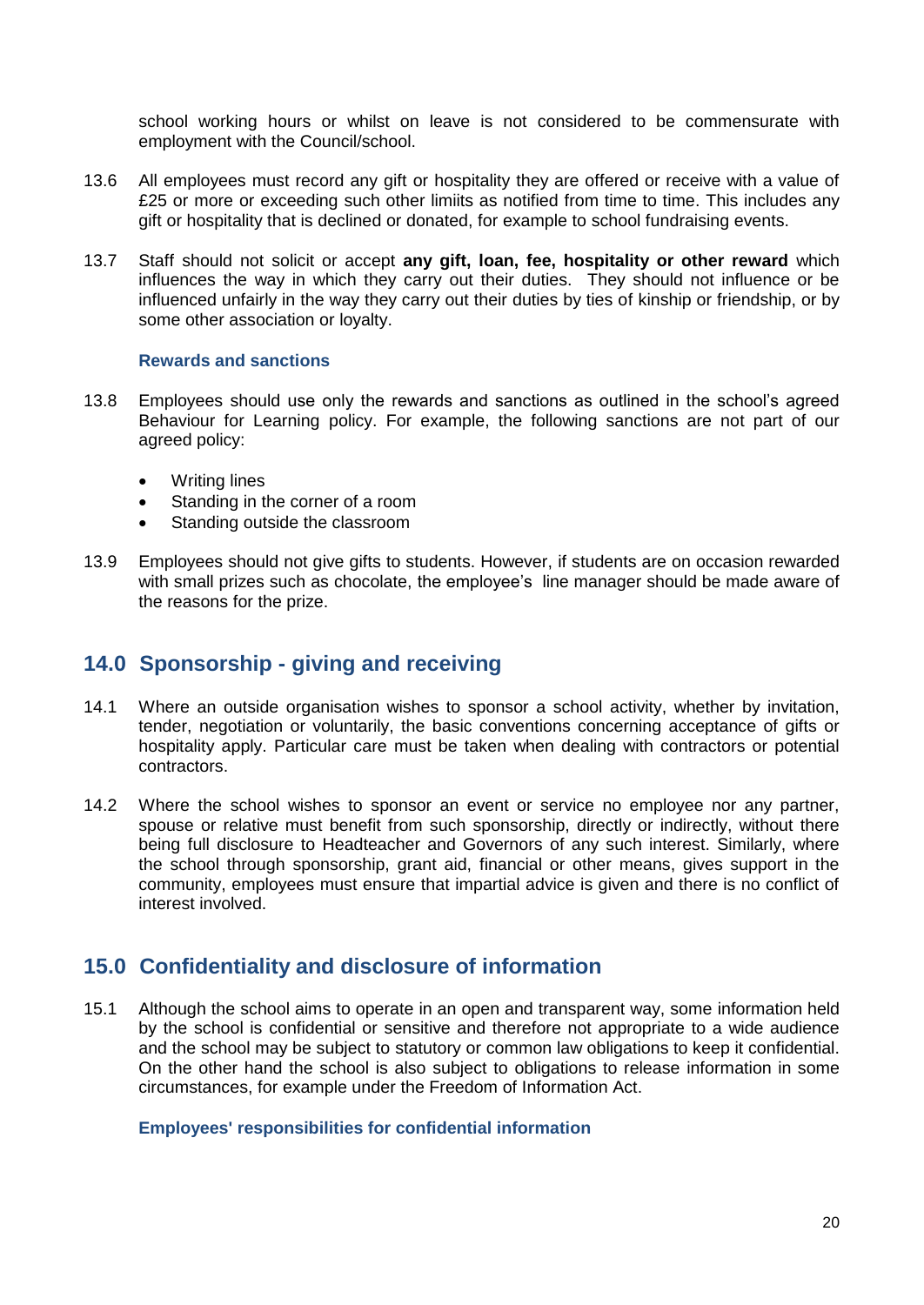- 15.2 The Headteacher must make sure that they have secure systems in their work place to safeguard confidential information and that employees maintain confidentiality at all times. They must also comply with the schools policies and practices under the prevailing data protection legislation in force from time to time.
- 15.3 Employees must:
	- be aware of the implications of the data protection legislation on the use, maintenance, transfer and disclosure of personal information about employees and the public
	- not disclose any confidential information (including intellectual property) to anyone outside the Council/school, and make sure that this information is kept securely - this applies while working for the Council/school and after they leave
	- not disclose confidential information to colleagues unless there is proper authority take all reasonable steps to protect and safeguard confidential documents etc, particularly if they need to be taken outside the usual workplace

## **Personal information about colleagues**

15.4 Employees must keep personal details and work records of other employees confidential, and must not reveal these to third parties without authority, or unless the permission of the employees concerned has been obtained, or where it is required by law.

## **Giving information to the media**

- 15.5 Under no circumstances should employees communicate directly with the media (e.g. national and local papers, press agencies, radio, television stationsprofessional journals) about their work, or matters concerning the Council/school, unless specifically authorised to do so by the Headteacher/Chair of governors.
- 15.6 Employees must refer any approach by the media for an interview, an article and/or comment on Council/school affairs, to the Headteacher or Council's Communications Officers.
- 15.7 Nothing in these paragraphs prevents senior trade union officials from contacting the media in relation to appropriate trade union activities.

# <span id="page-20-0"></span>**16.0 Malpractice/ fraud/ corruption/ whistleblowing (Public Interest Disclosure Act)**

16.1 Where an employee becomes aware of activities which that employee believes to be illegal, improper, unethical or otherwise inconsistent with this Code, the employee should report the matter under the School's Whistleblowing Policy. This policy sets out the protection available to employees who make disclosures and the protection available under the law.

**End**